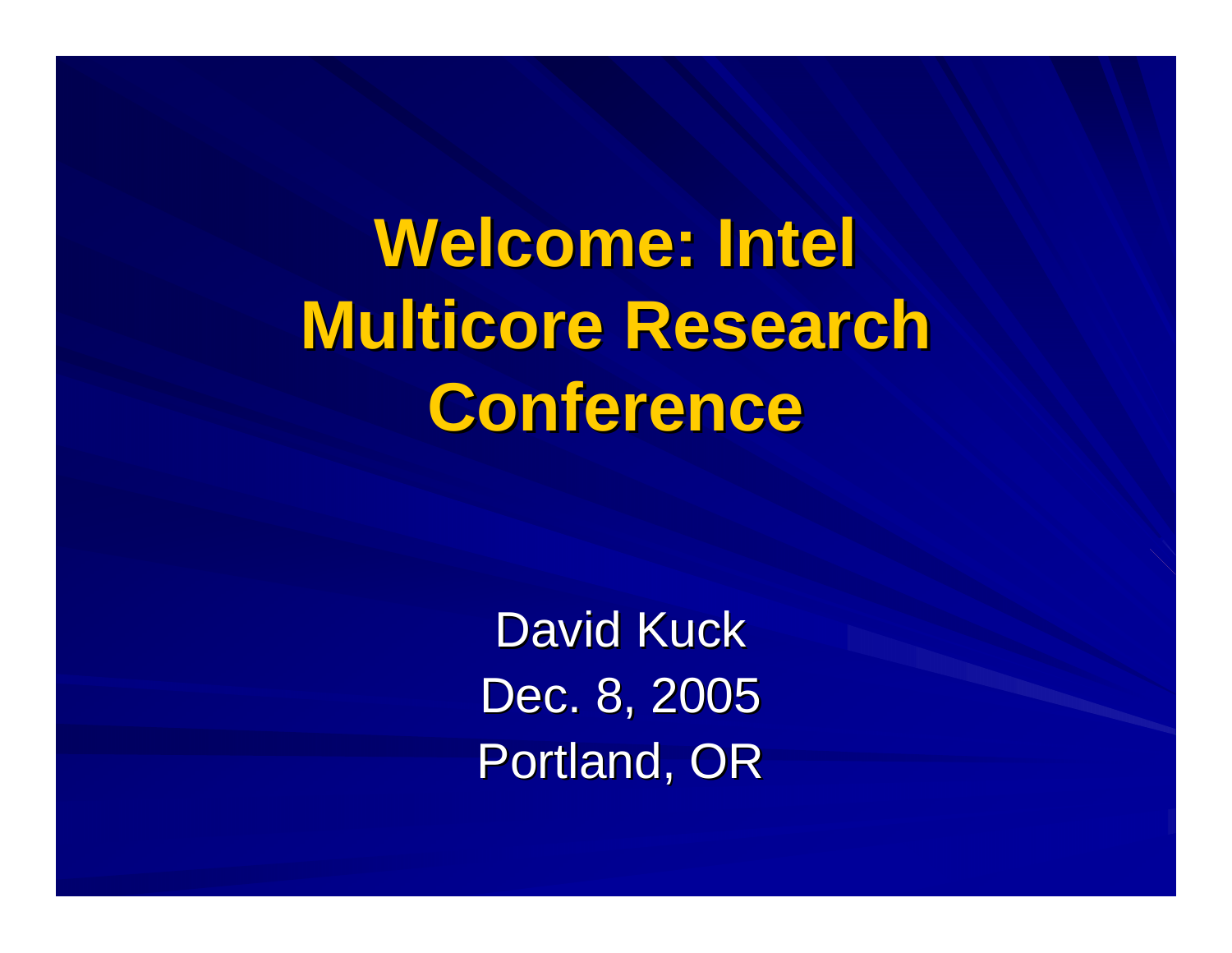#### **Intel Introduction Intel Introduction**

 $-$  ISV and user comerintatios are the fargets  $\sim$  2 **R&D at 75 WW Labs, with 7K people**  $\mathcal{L}_{\mathcal{A}}$ – Budget \$6B ~ 15% Revenue **Software importance growing**  $\mathcal{L}_{\mathcal{A}}$ - 3K people in Software & Solutions Group  $-$  Corp Technology Group: SW, … –– Some say 10K SW overall: 10% of employees ■SW: widely used products ... innovative R&D –– Compilers, libraries, Vtune performance  $\mathcal{L}_{\mathcal{A}}$ – Threading and Cluster Tools **Program expression, correctness, performance**  $\mathcal{L}_{\mathcal{A}}$  , where  $\mathcal{L}_{\mathcal{A}}$  is the set of the set of the set of the set of the set of the set of the set of the set of the set of the set of the set of the set of the set of the set of the set of the set of the – BIOS, OS, middleware, management – ISV and user communities are the targets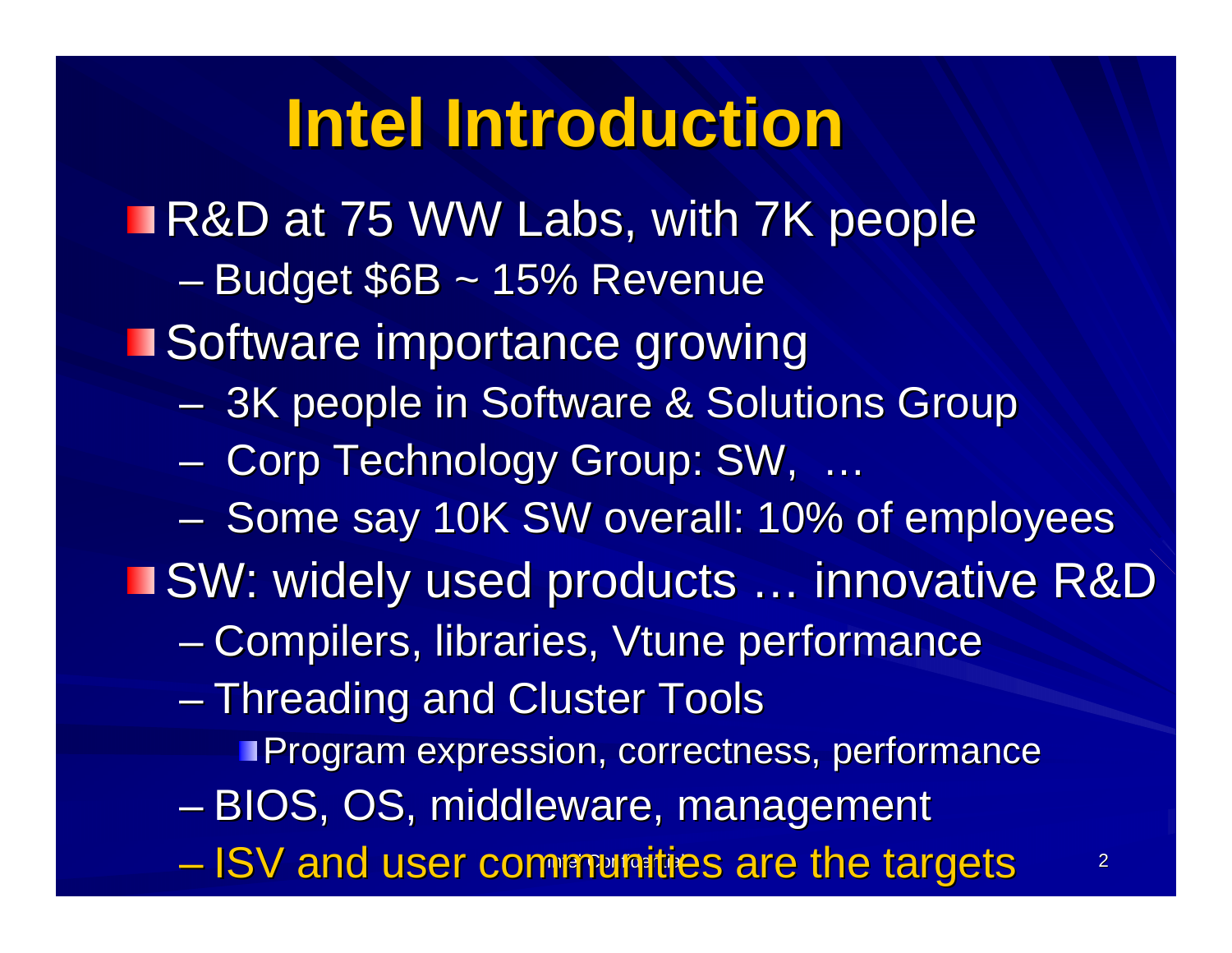#### **Intel Hardware Intel Hardware**

Intel Confidentia Intel Confidential 3 **Intel HW manufacturing** –1+ M chips per day, 15 Fabs WW **Revenue sources** –Pentium, Itanium, IXA, Xscale, Pentium, Itanium, IXA, Xscale, …. – $-$  Chipsets, white boxes, ….  $\blacksquare$  Architectures – Moore's Law continues, but  $\blacksquare$  Clock gains  $\rightarrow$  Cores/ chip –2 core chips now, 4 soon, … –Digital home, office, servers, … , petaflops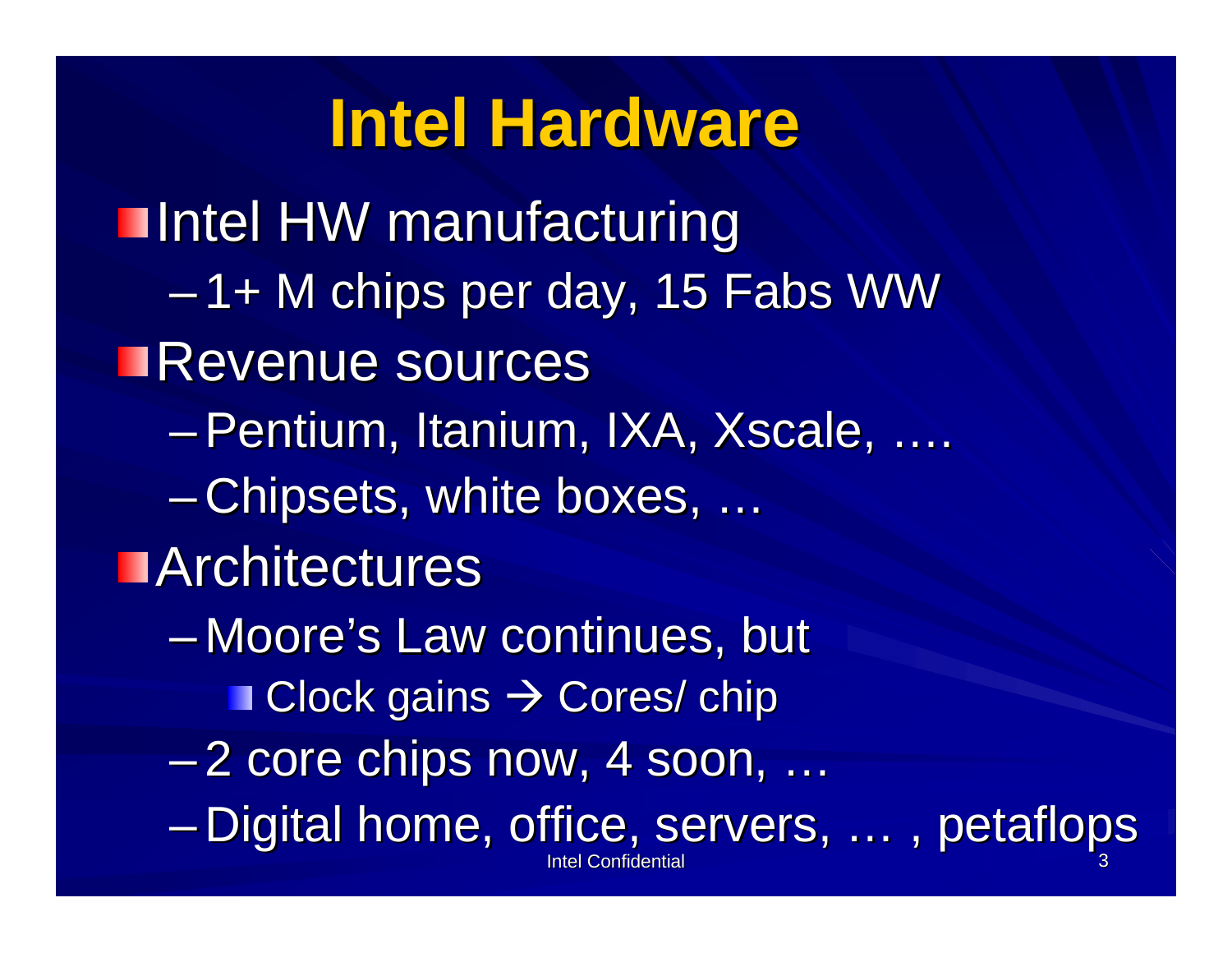# **Multicore State Today**

**The price of one"** Two for the price of one" – Works for a while, e.g. virus checking + computing Multicore demands ISV development shift  $\mathcal{L}_{\mathcal{A}}$  $-$  ISVs have come to expect clock gains **T** "Free" performance gains drove functionality gains Some differentiation energy going to parallelism now Intel academic relations –– Many styles, project-team relations best  $\mathcal{L}_{\mathcal{A}}$ – 2006: New Intel program for joint multicore R&D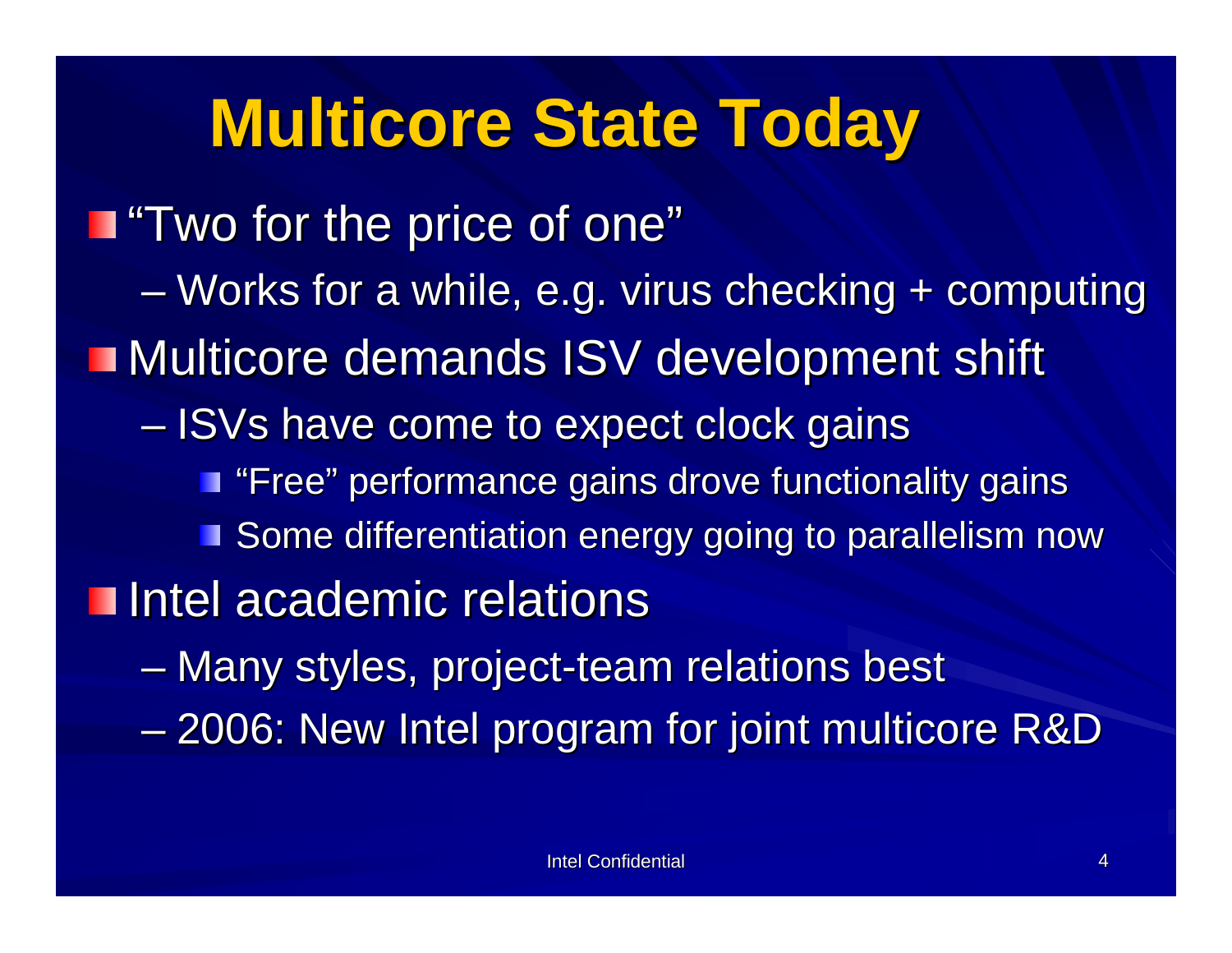# **Big Parallelism Questions Big Parallelism Questions**

**A. How to get parallelism into applications B. How to B. How to deliver performance deliver performance at runtime at runtime**

**A. Requirements for Parallel Applications @ ISVs** 

- $\mathcal{L}_{\mathcal{A}}$  $-$  Best algorithms expressed as usable libraries Adaptive, scalable libraries based on best algorithms **Much broader coverage than currently available**
- $-$  Rest of code expressed in flexible languages **Threads cause too many bugs and perf anomalies** OMP well structured but confining  $\rightarrow$  TBB, others **Correctness and performance tools**
- $-$  Applications prototypes as demonstrations **Need to develop prototypes with ISVs/ users Characterize these for analysis/simulation**

Intel Confidential Intel 5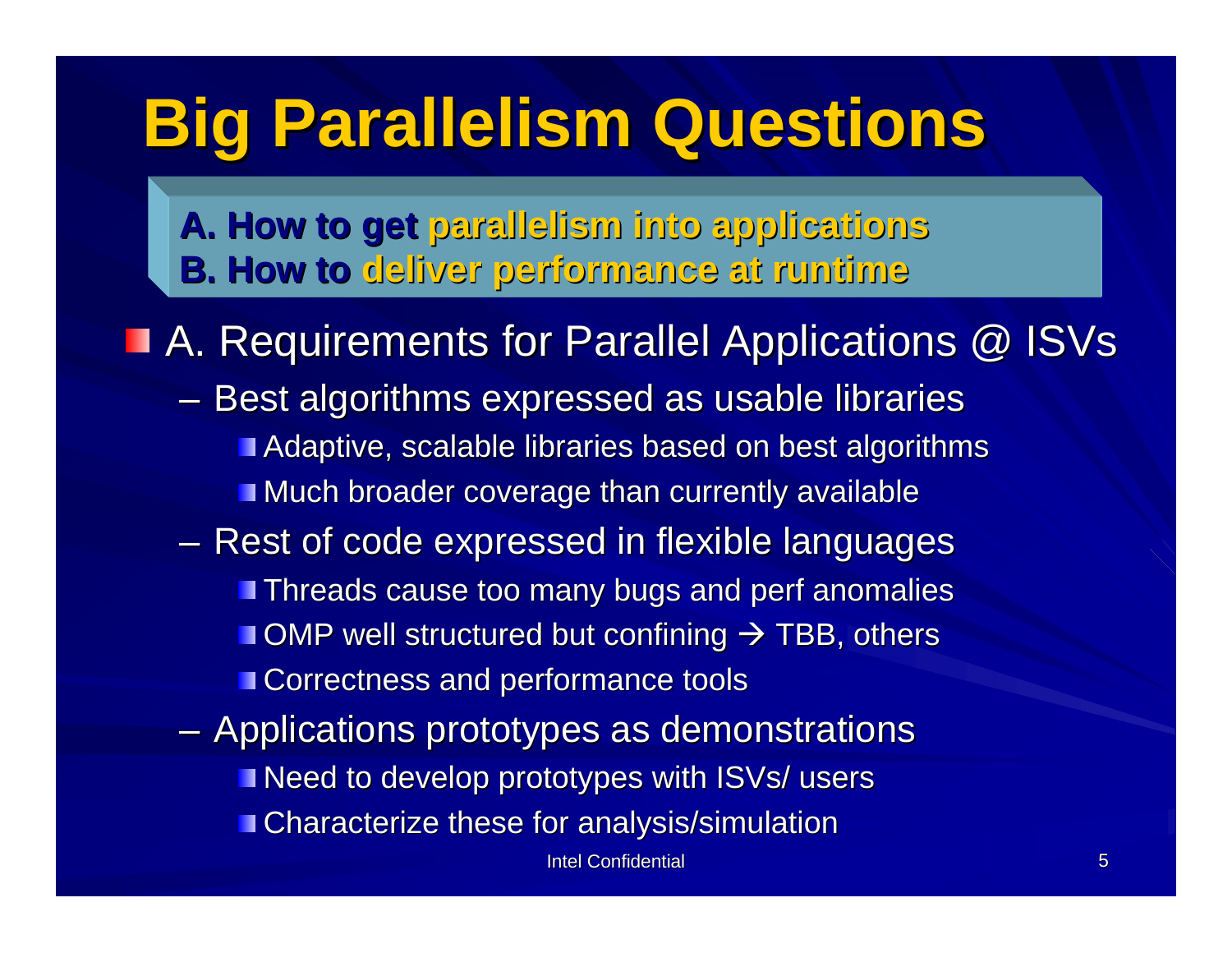## **Big Parallelism Questions Big Parallelism Questions**

- B. Realities of Runtime Parallel Performance
	- Single program running at maximum rate
	- Multiple programs running simultaneously **One-user multiprog. client or many users on servers .**
	- $\mathcal{L}_{\mathcal{A}}$  $-\mathop{\rm OS}$  scheduling of jobs
		- **Linux and Windows relationships with applications**
	- HW/SW latencies and effective BW
		- **Cache hierarchy**
		- **Interconnects and coherence intra and inter-node**
		- Atomicity of memory accesses  $\rightarrow$  transactions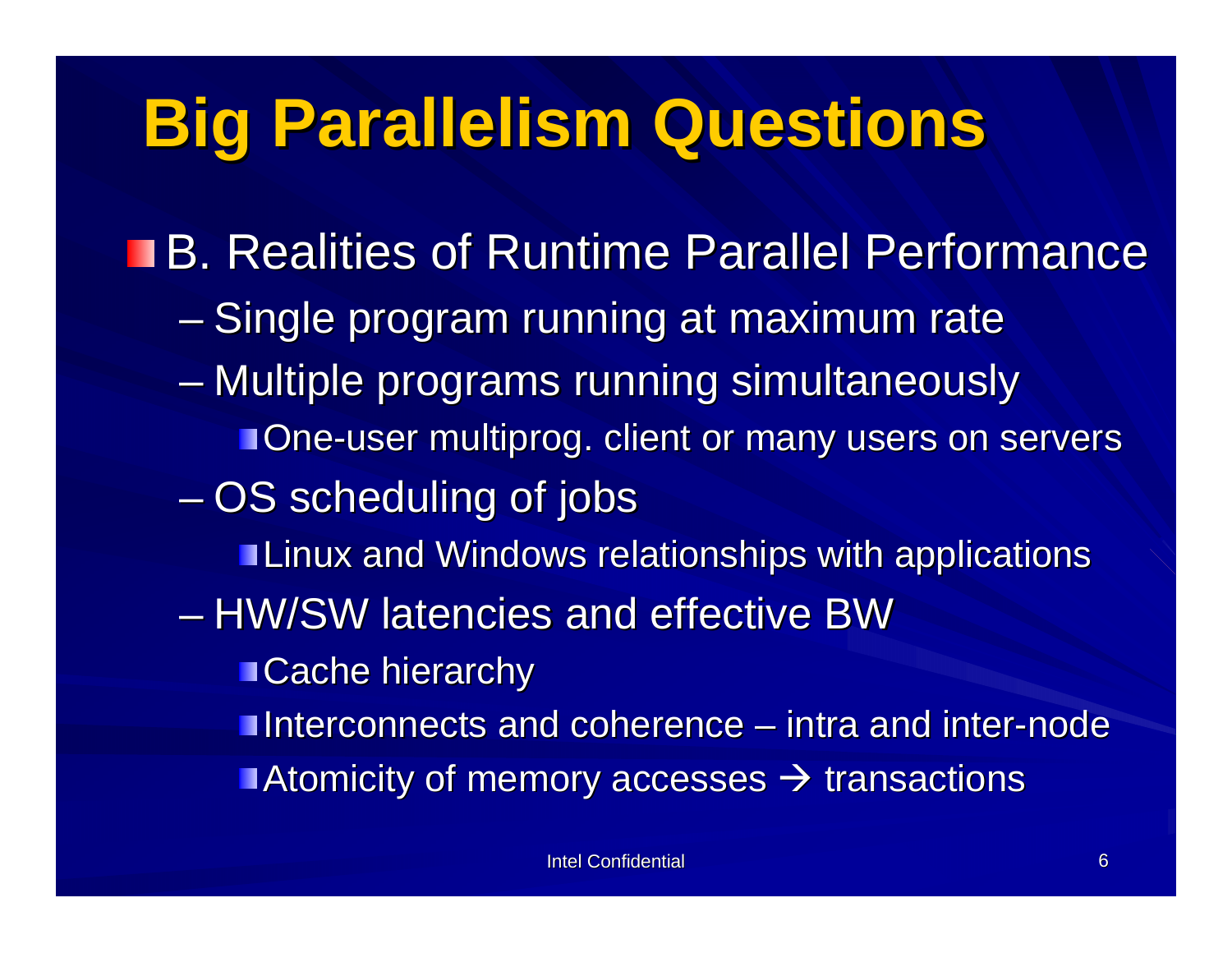## **Parallelism Challenges Parallelism Challenges**

**All of the above questions are important** – Any one issue can ruin overall performance **Demands vary across applications**  $\mathcal{L}_{\mathcal{A}}$ – Program structure, data sizes **Single platform/system can't satisfy everyone in Single platform/system can't satisfy everyone** –- "Customizable COTS" possible now, may grow  $\mathcal{L}_{\mathcal{A}}$ – Clusters, interconnects, chipsets, processor types  $-$  SW variations

**Intel focusing on platforms, software, and systems**